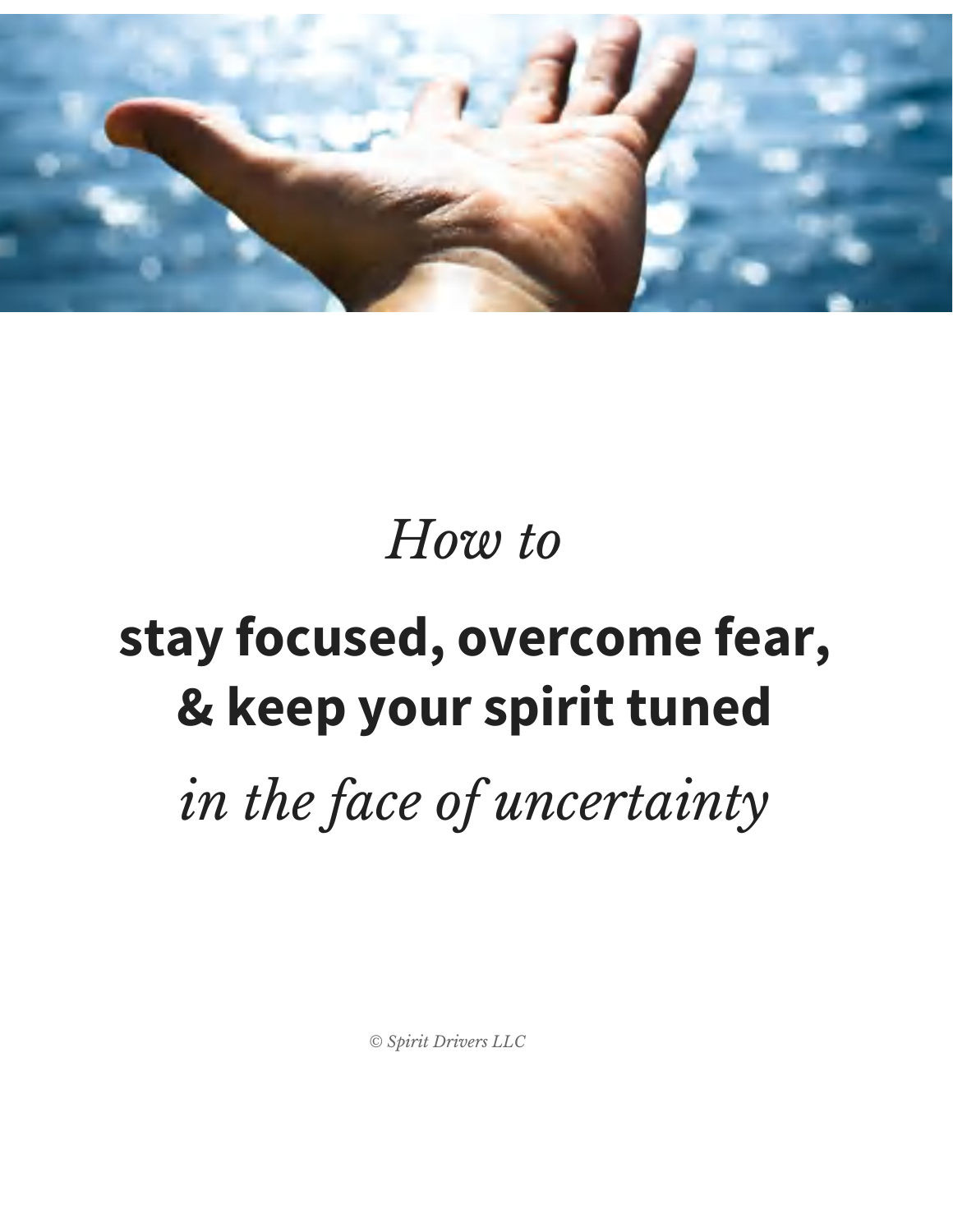**There's no doubt about it. Uncertainty is scary. Amidst social upheaval, market uncertainty, and unprecedented unemployment, it's natural to feel anxious about the future.**

It's normal to want to draw in, hole up, and hold on for dear life.

Maybe you've felt like giving up, or been paralyzed. Perhaps you've felt angry or confused about what steps to take next. Or you've fallen into scarcity mode, believing it's impossible to pursue your vision right now, whether that's starting your business, making a career move, or improving important relationships.

#### **The truth is, if you're reading this, you have what it takes to be successful despite troubling circumstances.**

The COVID-19 crisis is a training ground for you to **sharpen your mindset**, **double down on your vision**, and **serve more generously than ever before.**

The big question is: are you honing your focus and energy to reach your goals right now, or are you letting fear and uncertainty stop you?

This guidebook includes practical inspiration, resources, and exercises to create the results you want in your life, even and especially right now.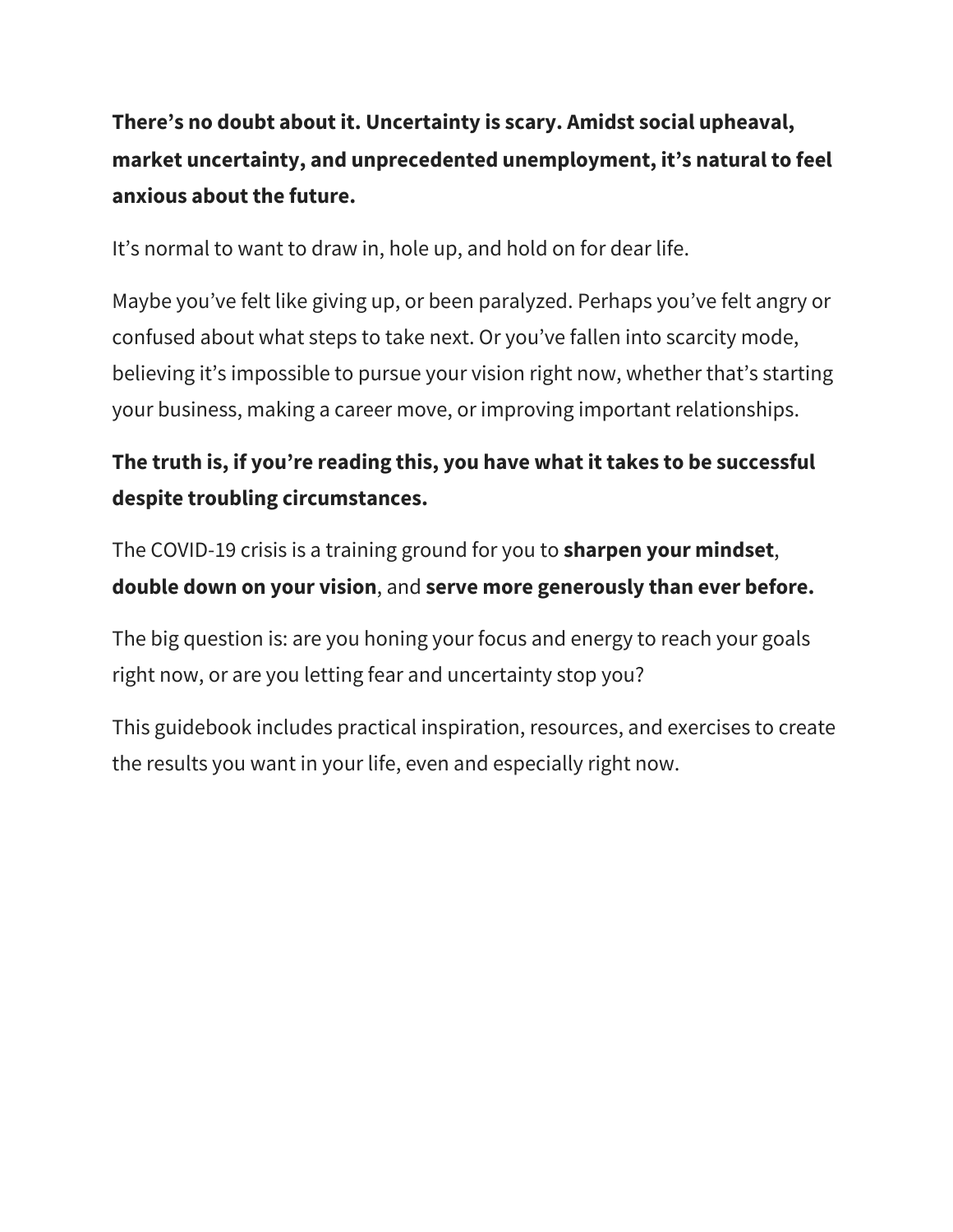## **Be proactive**

*"I know of no more encouraging fact than the unquestionable ability of man to elevate his life by conscious endeavor."*

*-Henry David Thoreau*

## **Proactivity vs. Reactivity**

Every day, you have a choice.

You can spend time and energy consuming the news, worrying about things that are beyond your control, or you can pour your resources into things that will change your life for the better.

You can focus on circumstances or possibilities. Threats or opportunities. Fear or hope.

#### *You can be reactive to circumstances or proactive to create your vision.*

In Stephen Covey's classic, The 7 Habits of Highly Effective People, Covey defines the habit of being proactive, saying, "As human beings, we are responsible for our own lives. *Our behavior is a function of our decisions, not our conditions.*"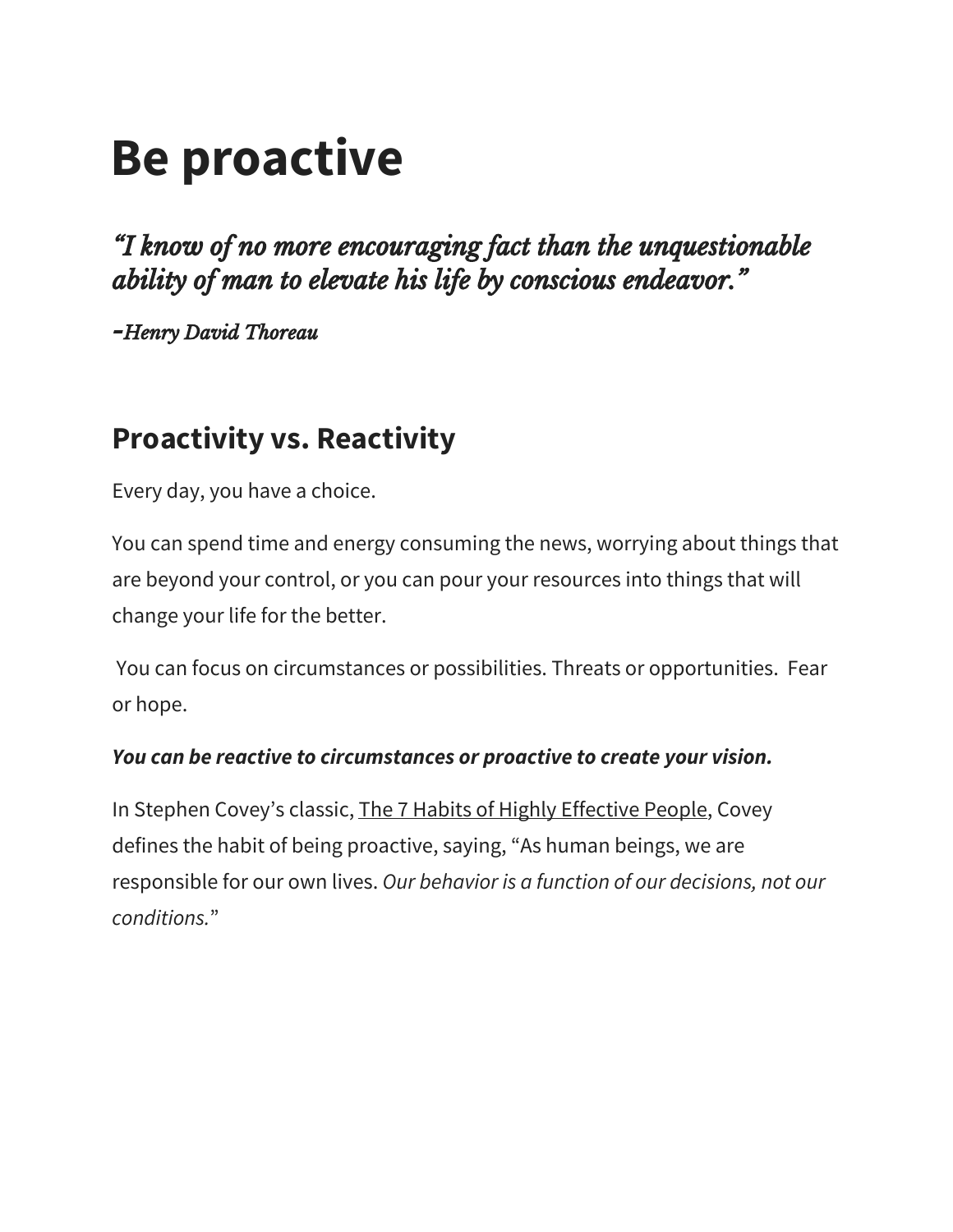He illuminates the power of proactivity through a simple framework: **the Circle of Concern** and **the Circle of Influence**.

Inside the Circle of Concern is everything you're concerned about, including things you have no control over, and things you can influence.

You've probably had this experience—when you worry about things you can't control, the world feels like it's closing in on you. On the other hand, the more you act on things you can influence, the more powerful you feel and the bigger your Circle of Influence grows.

Through awareness and conscious focus, we can increase our level of proactivity and, in turn, the quality of our results.

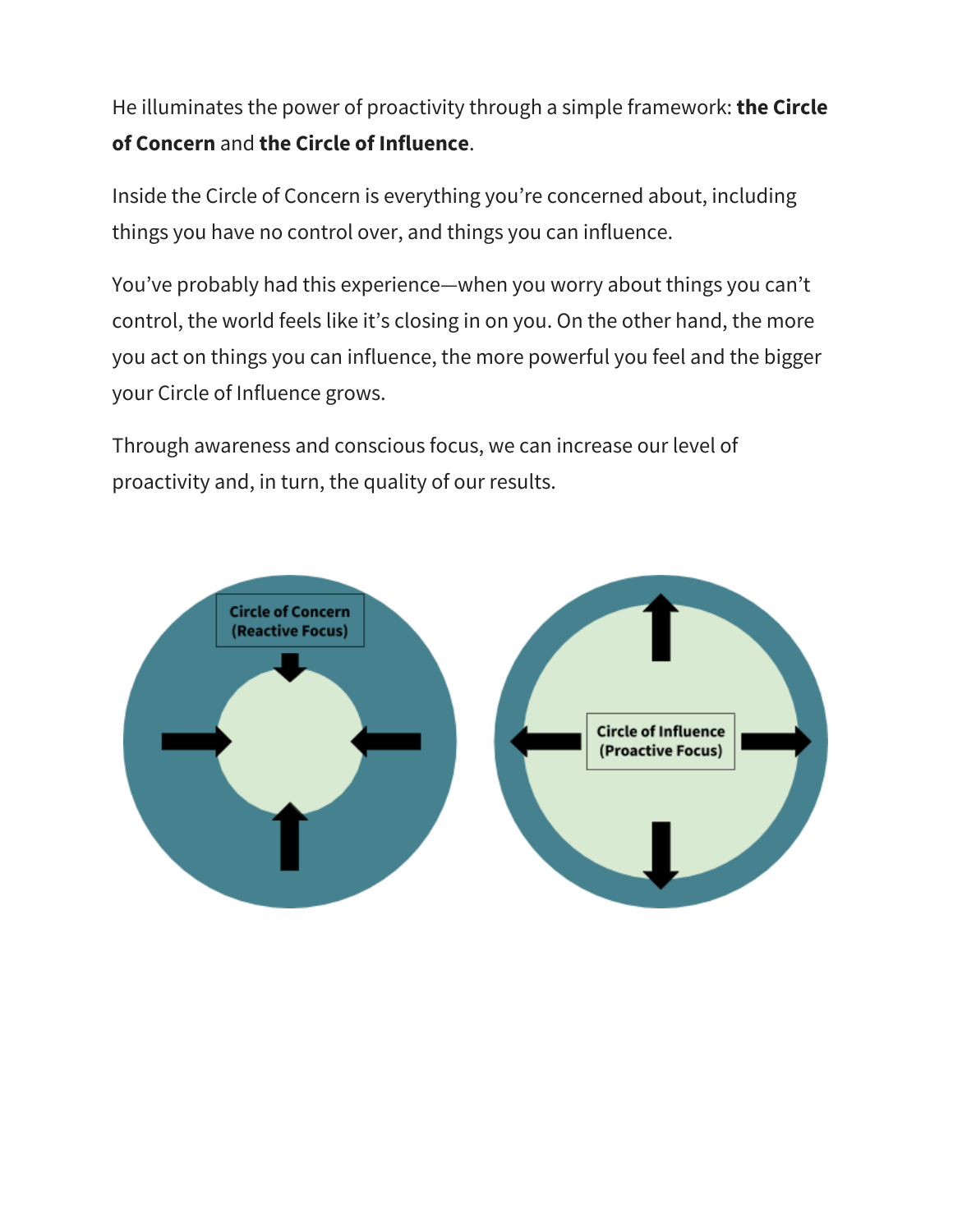Covey wrote the 7 Habits in 1989, and they're more relevant now than ever. At a time when the pull of outside forces and fear are especially strong, this is a great reminder to draw our attention back to what we can control!



### *Your Circle of Concern*

When you're living reactively, you allow outside forces to determine what you do and how you feel. Signs that you're in a reactive state are: worrying incessantly about things, blaming others for your experience, blaming the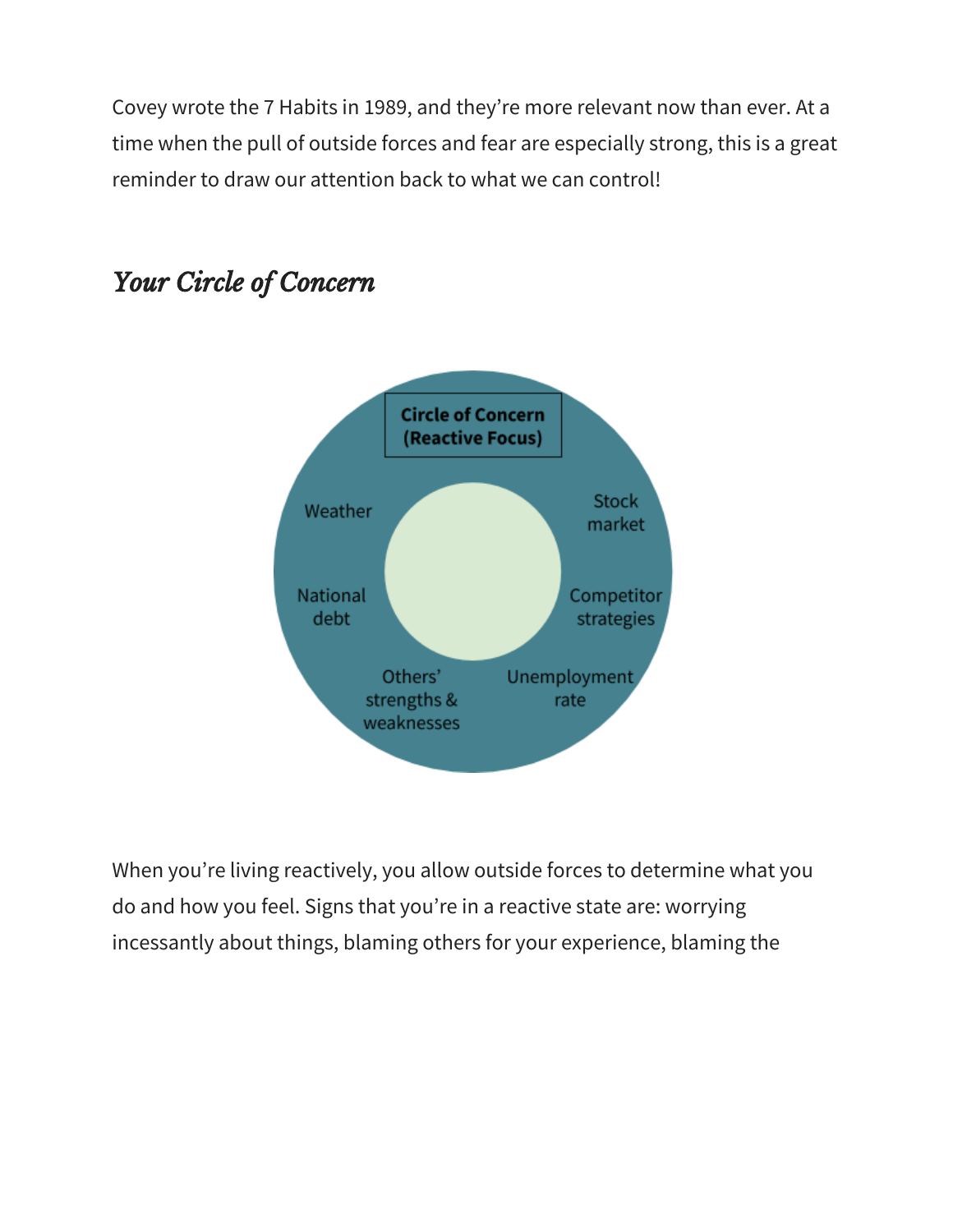economy for your company's results, saying "I can't, because..." thinking to yourself, "that's just the way things are right now."

Living reactively drains your energy, slows you down, and prevents you from having a healthy human spirit.

It's also a common experience. If you become aware of yourself being reactive, that's okay. We all have reactive moments!

Learning to recognize when you're being reactive is the first step to proactively lift your spirit.

#### *Put information into action*

*This exercise will make you aware of all the things you're concerned about, including things that are draining your energy and spirit. Writing these down will help clear your mind now, and help you identify your fear triggers.*

#### **What's in your Circle of Concern right now?**

List all the things you're concerned with, big and small.

Include things you have no control over, and things you can influence.

Get it all out. Brain dump.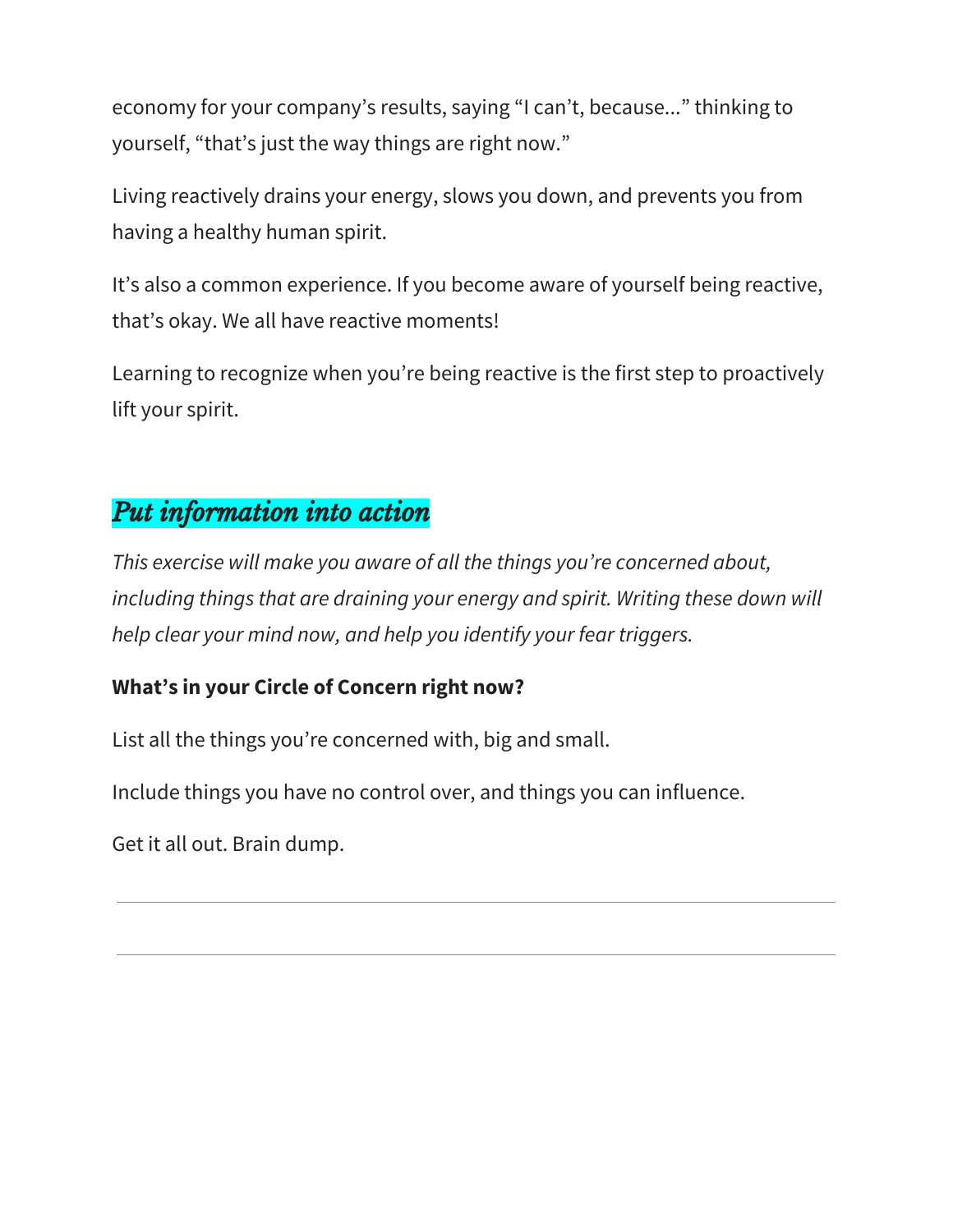#### **What are the concerns that are most draining? Circle the top 5.**

By recognizing you're reacting to events outside of your control, now you have the power to intentionally shift your focus. Let's move your attention into your Circle of Influence.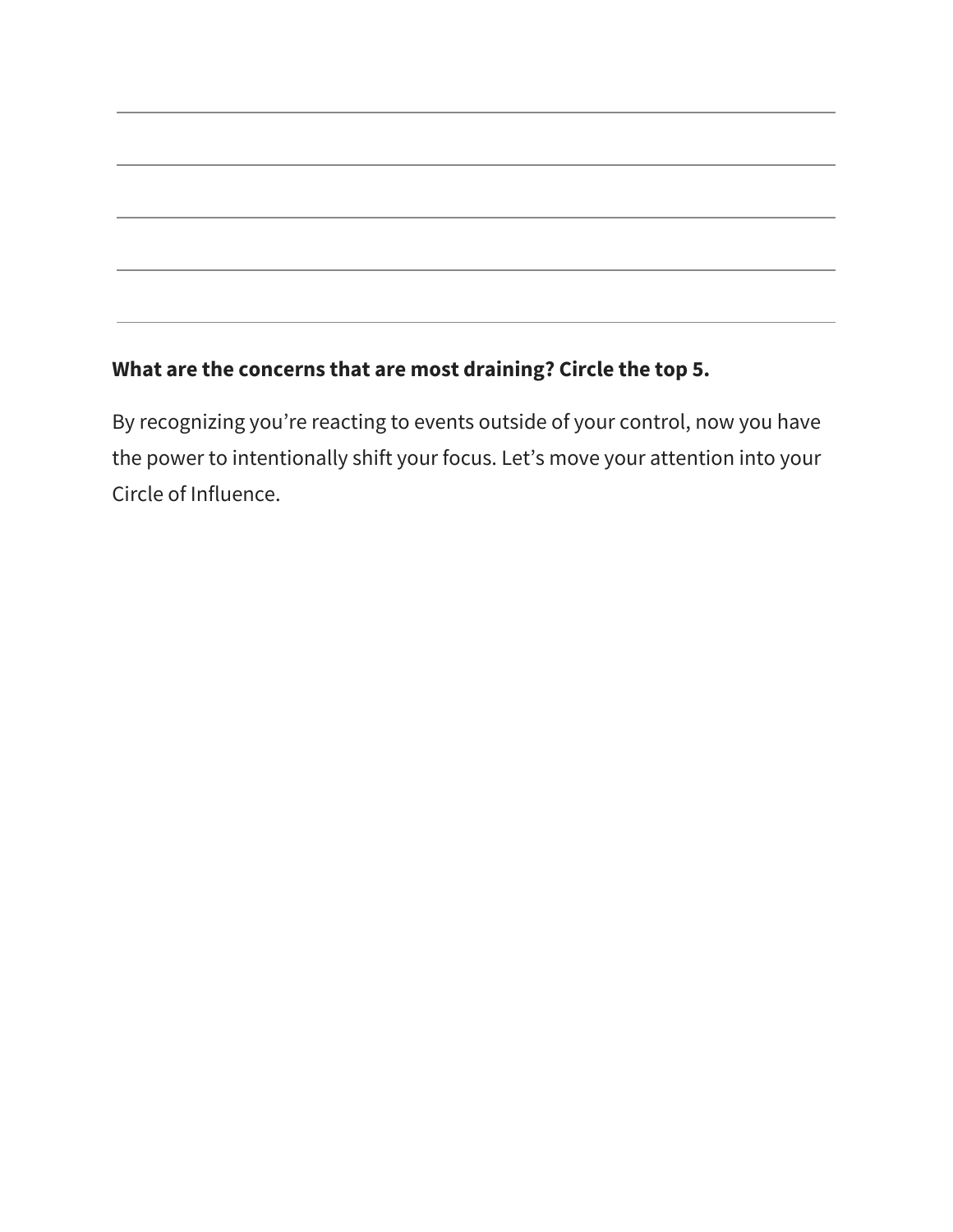### *Your Circle of Influence*



Inside your Circle of Concern is the Circle of Influence. This circle is more exciting because these are things you can do something about!

Spending time and energy in your Circle of Influence strengthens your spirit, community, and bottom line.

Covey writes, *"Proactive people focus their efforts in the Circle of Influence. They work on the things they can do something about. The nature of their energy is positive, enlarging and magnifying, causing their Circle of Influence to increase."*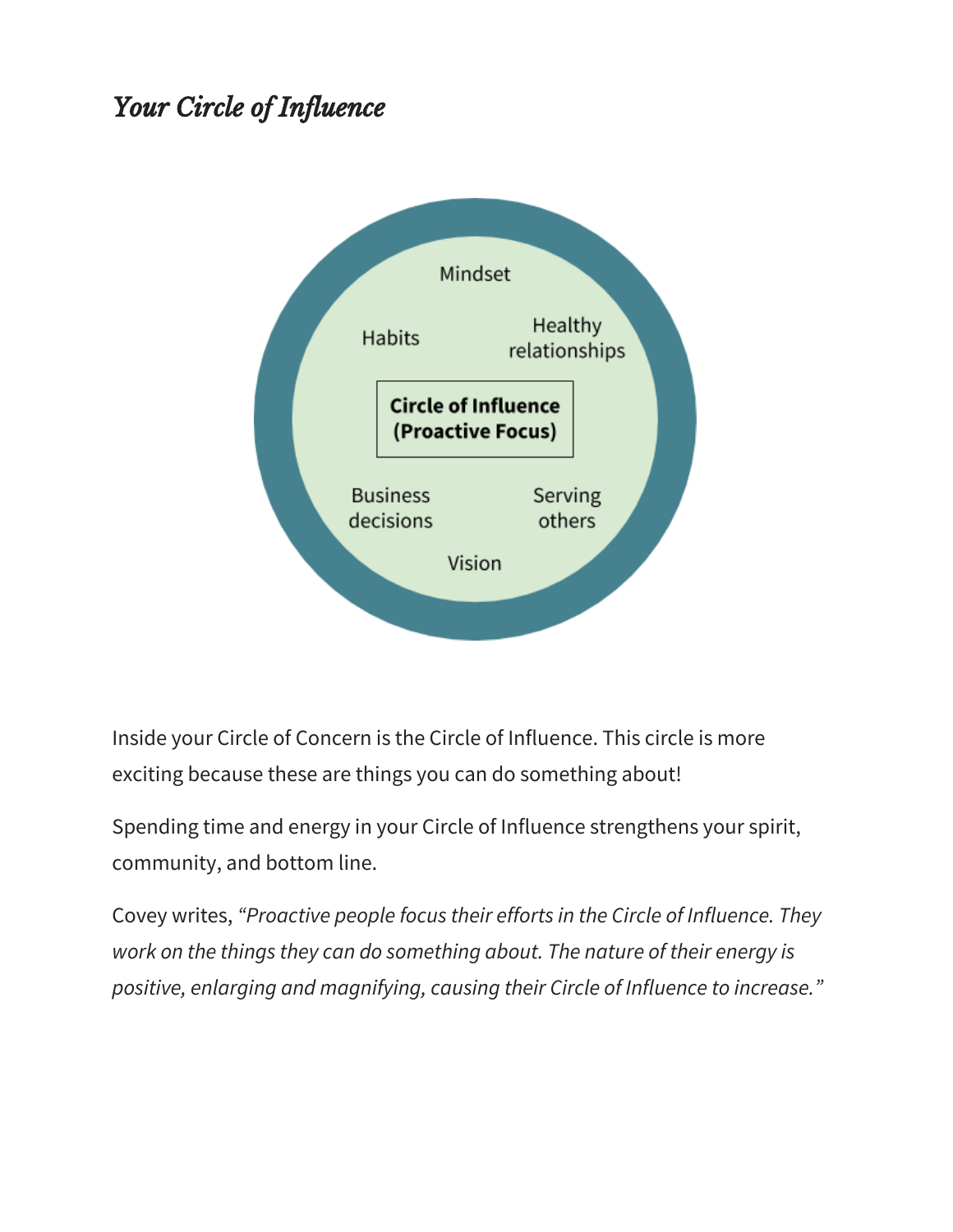Inside your Circle of Influence, you're proactively connecting with your vision, serving people, pivoting your [business,](https://blog.hubspot.com/marketing/how-companies-are-pivoting-due-to-covid-19) taking advantage of the time at home for self care, and building meaningful relationships.

Focusing your attention on what you can do is energizing. When you're making progress on projects and relationships you care about, it elevates your spirit and magnifies your impact on the world.

#### *Put information into action*

*Now it's time to refocus your attention to reach your goals.*

#### **Take a look at the list you made in the last exercise. Take a moment to add anything that's missing.**

Now, put a star next to at least 3 things that are in your Circle of Influence.

Write down one small [action](https://www.youtube.com/watch?v=VHkOFs67d9A) you can take this week in these 3 areas.

*Hint: one powerful action you can take is to reconnect with your vision.*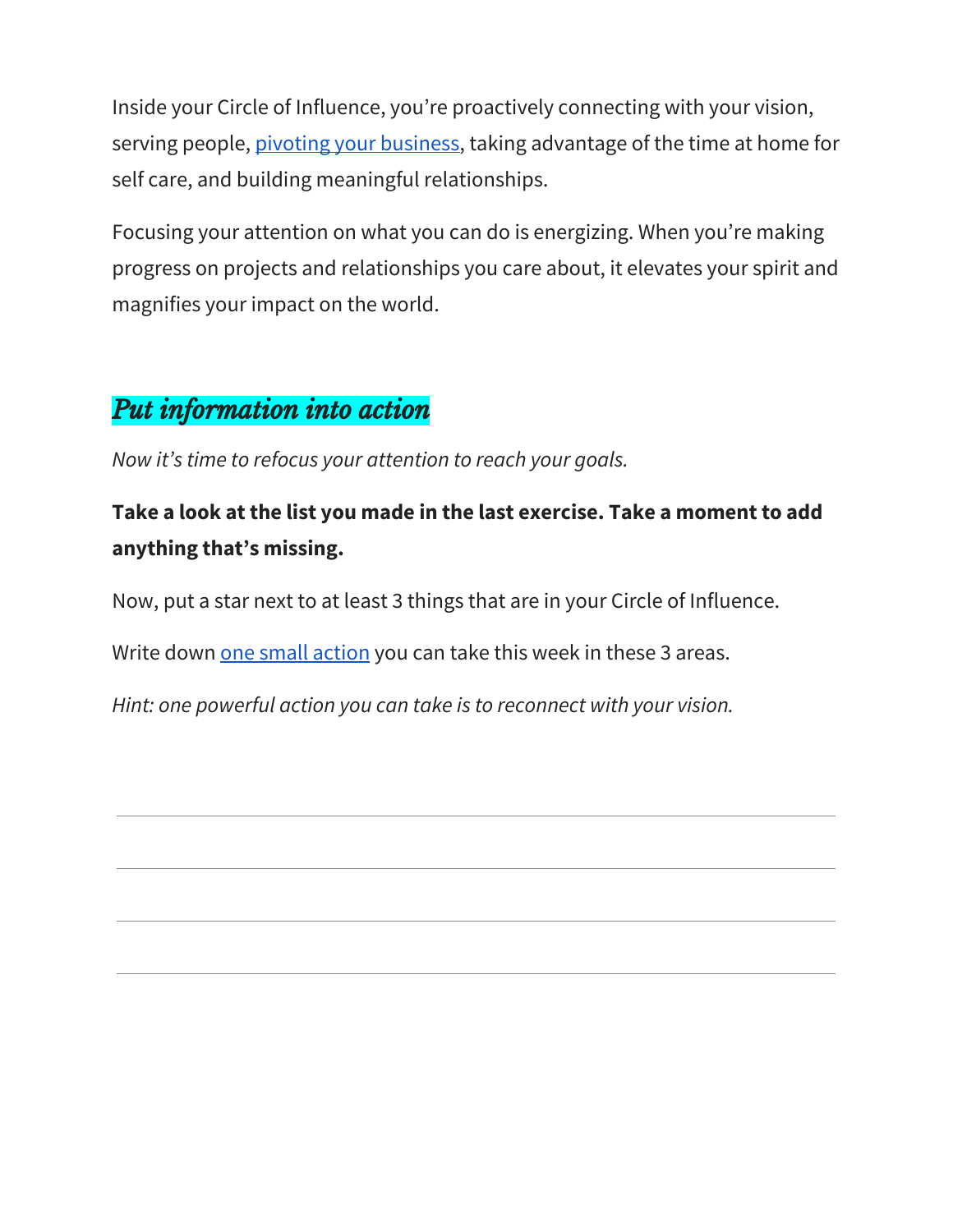**Put your action items on your schedule.**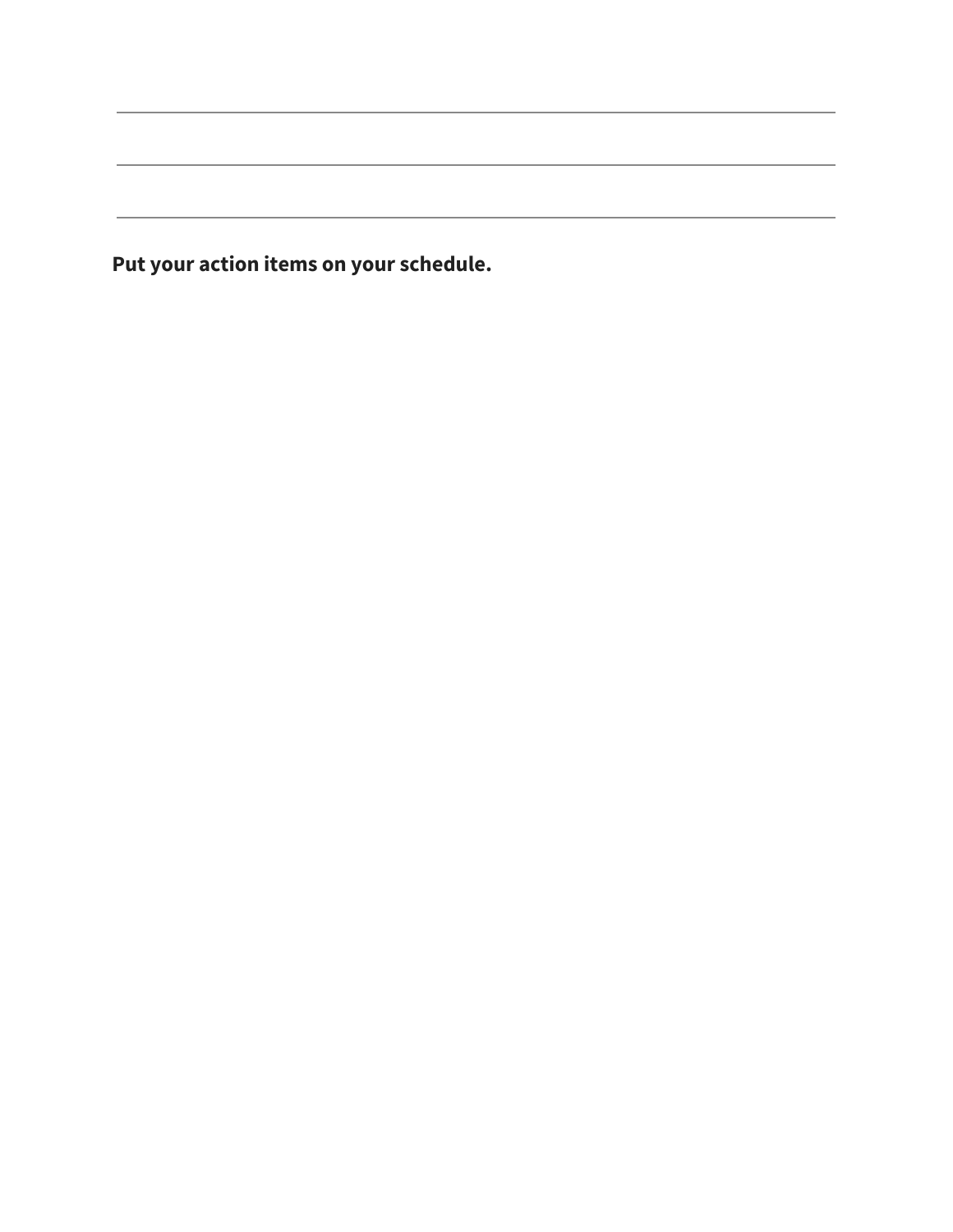# **Keep your vision in focus**

*"The key to success is to focus our conscious mind on things we desire, not on things we fear "*

*-Brian Tracy*

## **Your vision, your impact**

As a professional, you know your vision is essential to drive you forward. However, when a major challenge strikes, vision can become clouded by fear. It's easy to focus too much on current events. But that focus doesn't help you make progress on your goals.

Now more than ever, you must give yourself time to dream.

During uncertain times, you must do whatever it takes to keep your vision clear and close.

You must stay [connected](https://www.youtube.com/watch?v=IPYeCltXpxw) to your why. (Yes, it's worth watching Sinek's talk again.)

**Vision is fuel for your spirit!**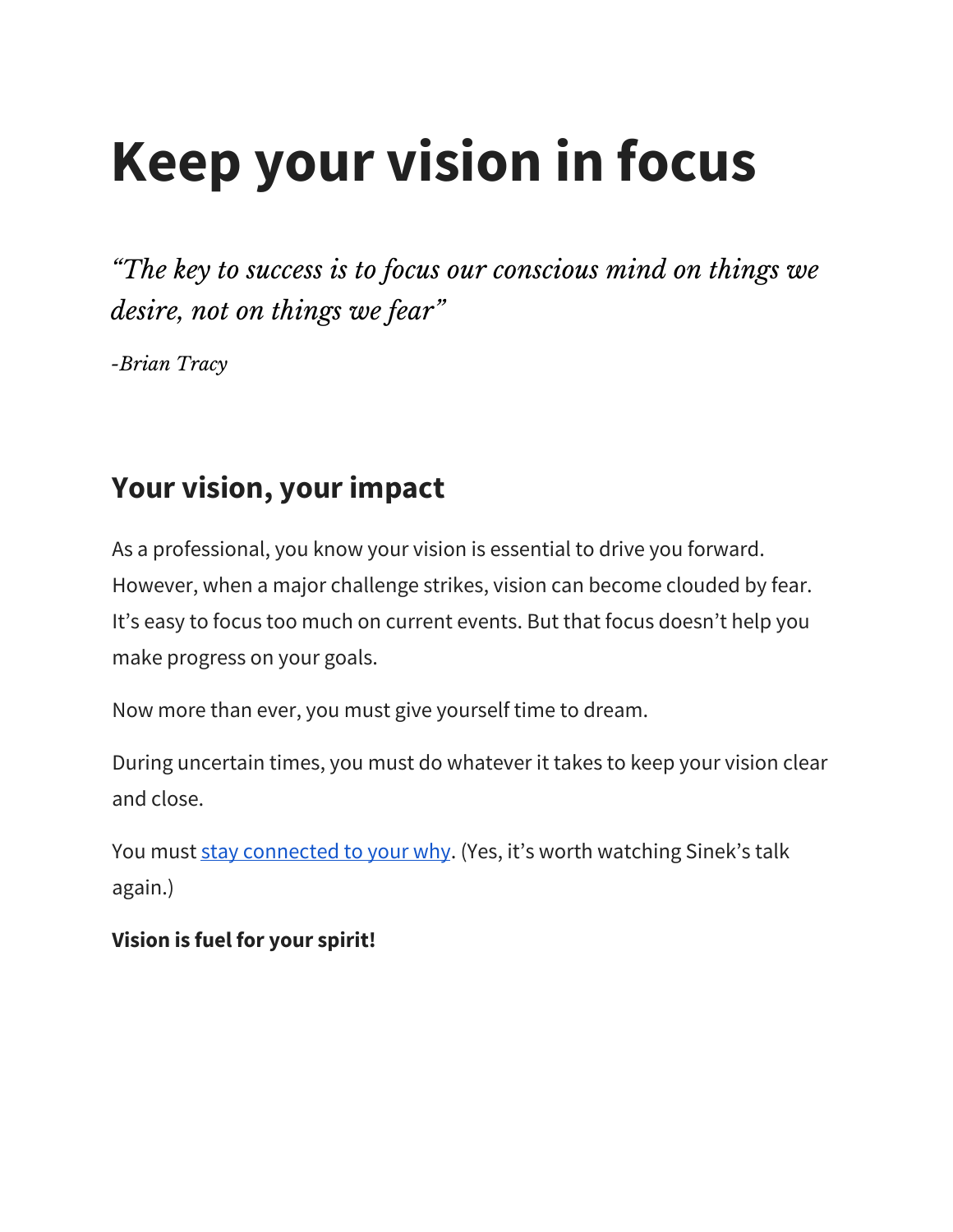When you're crystal clear on your purpose and the value you bring to the world, it's much easier to take consistent action in spite of fear and uncertainty.

Your "why" energizes you and inspires everyone in your circle of influence.

## **Visualize your ideal outcomes**

[Visualization](https://nlpca.com/creating-an-optimal-future-for-yourself/) is scientifically proven to increase your chances of succeeding in two key ways:

**Overcome fear and anxiety of the unknown**—your vision might seem scary because it's something you haven't experienced. As you visualize it, your brain records your vision as memory. Basically, you trick your brain into thinking you've done it before, and you decrease "fear of the unknown" anxiety.

**Program your inner GPS**—the reticular activating system (RAS) is a network of neurons that makes sure your brain doesn't have to deal with more information than it can handle. Basically, it acts as a filter—selecting what to notice, and what to ignore.

The RAS notices what it believes is important. It prioritizes everything that concerns your survival and safety as well as *the things that match the current content of your mind: beliefs, thoughts, emotions, etc.* Basically, your RAS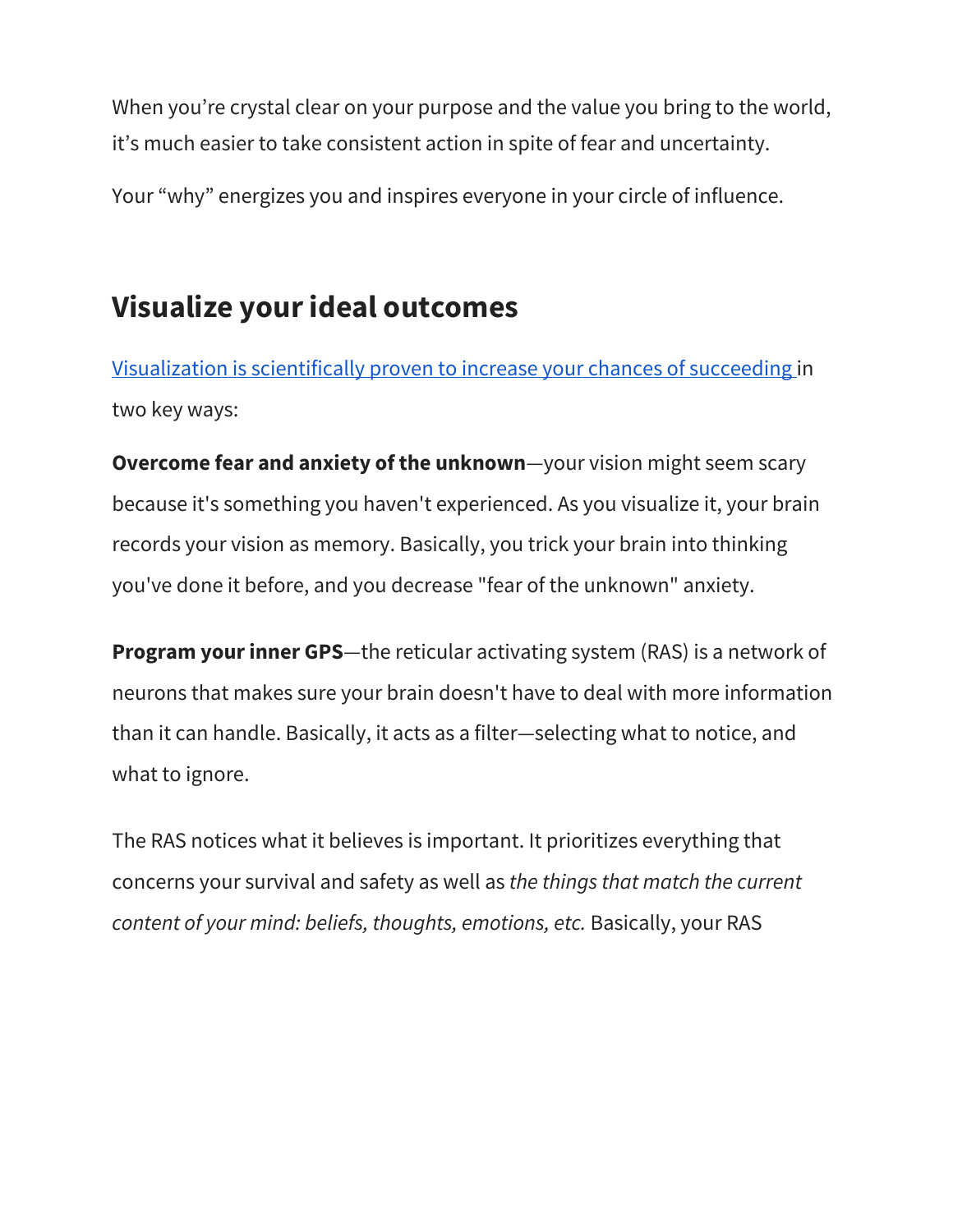constantly looks for data in your environment that matches and reinforces your thoughts and belief systems.

### **By visualizing your dreams and goals, you are programming your brain to notice opportunities that take you closer to your vision.**

## *Put information to action*

*Refuel your why: write down your answers to these questions.*

#### **For you:**

What do you live to do?

Who do you live to serve?

What problems do you most look forward to getting up every day to solve?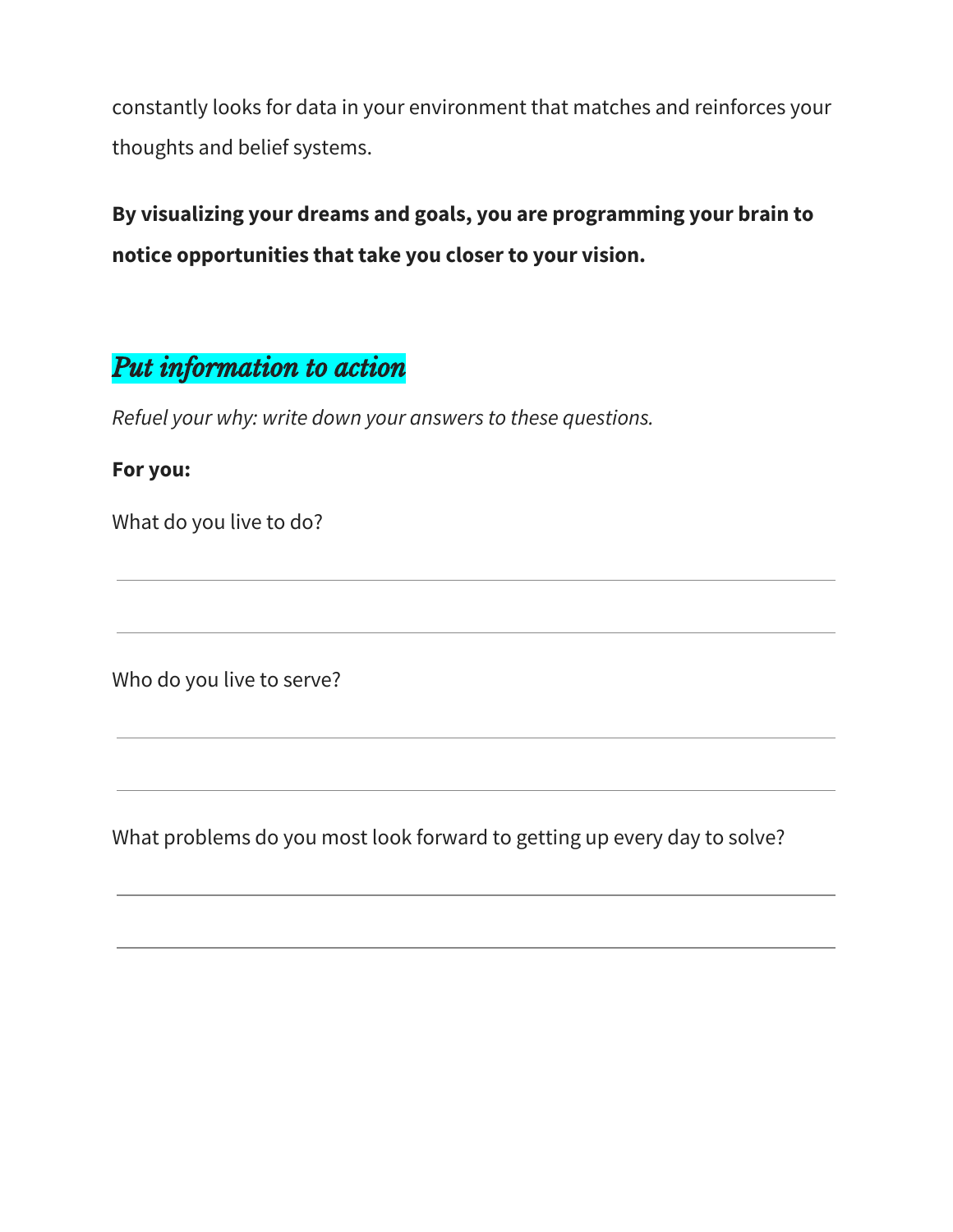What and who gives you strength in times when you feel lost?

#### **For your company or career:**

Why was this company started?

Why did you take this career path?

## *Put information to action*

*Visualize your success.*

This [meditation](https://youtu.be/lHnWXlHxMHs) is designed for you to calm your mind, connect to your vision, and experience it on a visceral level. Enjoy!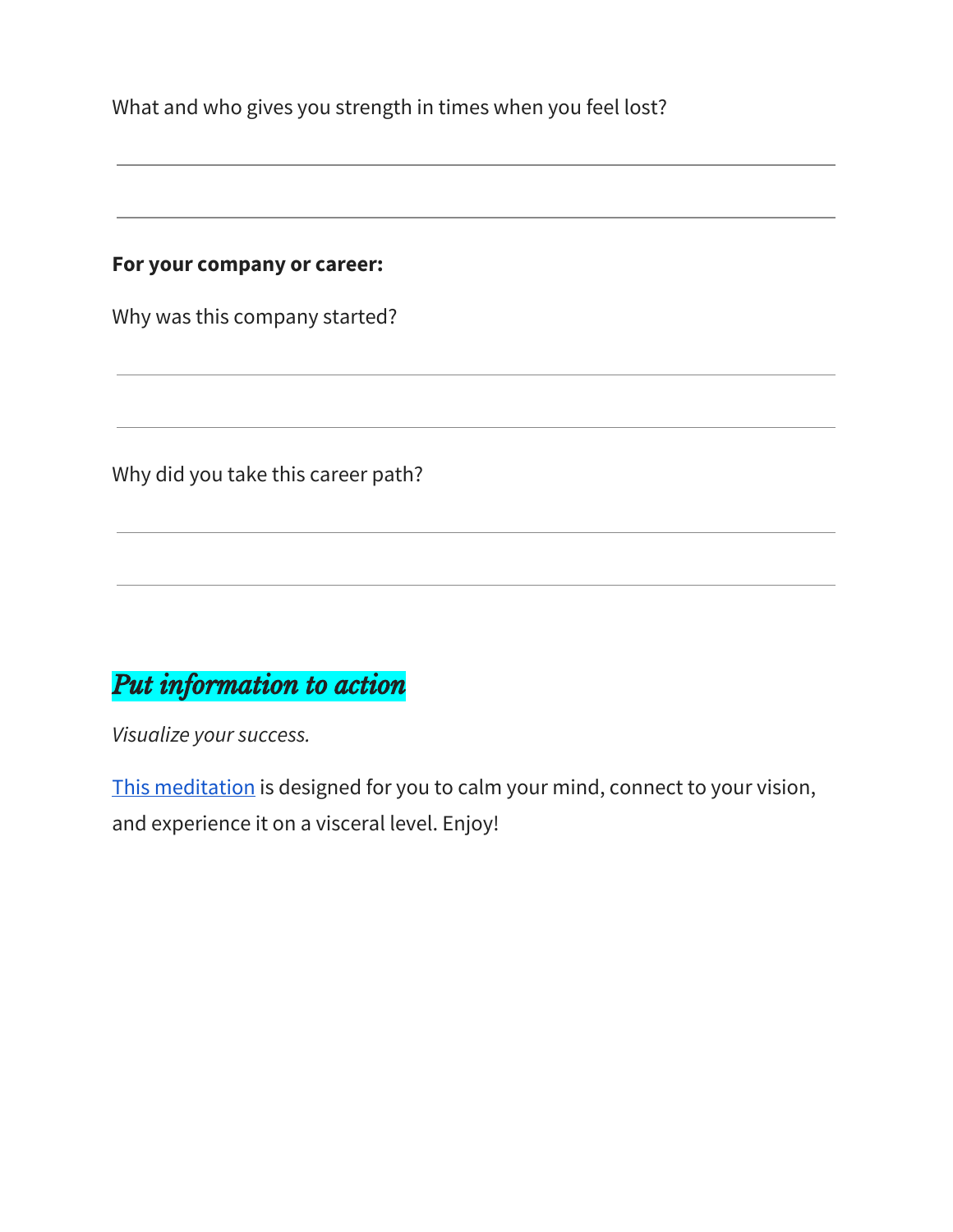# **Nurture your relationships**

*"Life is a gift, and it of ers us the privilege, opportunity, and responsibility to give something back by becoming more."*

*-Tony Robbins*

## **Your relationships = your net worth**

As a [relationship](https://www.spiritdrivers.com/) coach, Elise Dorsett is passionate about helping people build personal relationships that make them successful in every area of life.

The truth is, strong relationships—both personal and professional— keep us afloat during challenging times. Actively building and cultivating [connection](https://www.huffpost.com/entry/why-your-network-is-your-_b_3375954) with others pays off big time—both [emotionally](https://www.huffpost.com/entry/why-your-network-is-your-_b_3375954) and financially.

Studies confirm. In fact, the main conclusion of a 75-year project run at Harvard called The Grant Study, concluded, "warmth of relationships throughout life has the greatest positive impact on 'life satisfaction.'"

In other words, your good [relationships](https://elisedorsett.teachable.com/blog/208271/happinesspractice) have the greatest positive impact on your [happiness](https://elisedorsett.teachable.com/blog/208271/happinesspractice).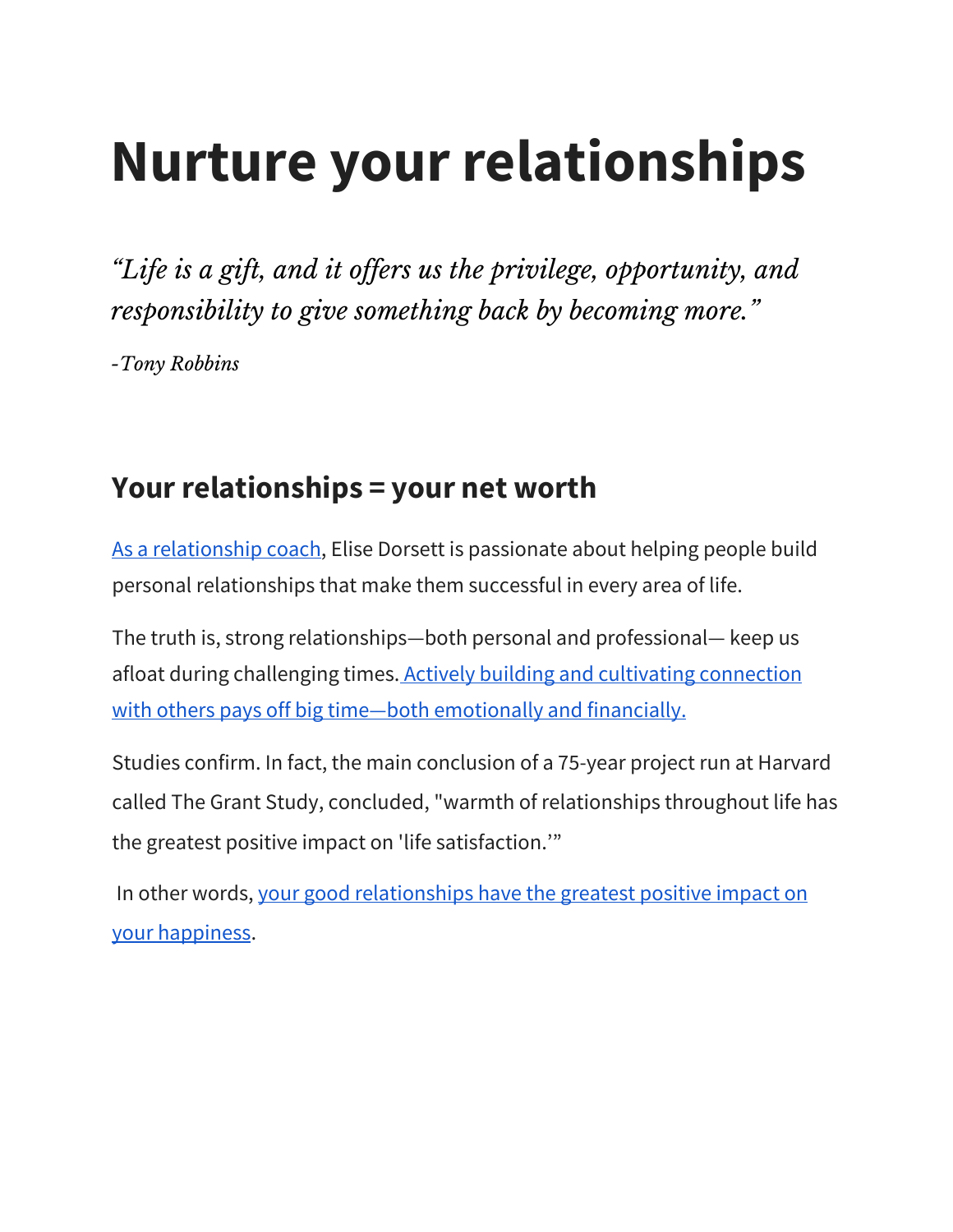Better relationships also lead to financial success. According to the same study, *"those who scored highest on measurements of "warm relationships" earned an average of \$141,000 a year more at their peak salaries (usually between ages 55 and 60)."*

If you're not actively creating great relationships, you're missing out on a deep source of joy, fulfilment, and financial opportunity.

The "Golden Rule of Business" from the Go-Giver philosophy is this:

*"All things being equal, people will do business with, and refer business to, those people they know, like, and trust."*

Maybe it's obvious. But often, we get so wrapped up in results that we forget about building real relationships.

This time of crisis and social upheaval is giving us all the opportunity to remember how to authentically be there for each other, in spirit and action.

## **The golden question to strengthen your relationships**

*"How can I serve?"*

Let this question gently roll around in your mind every day.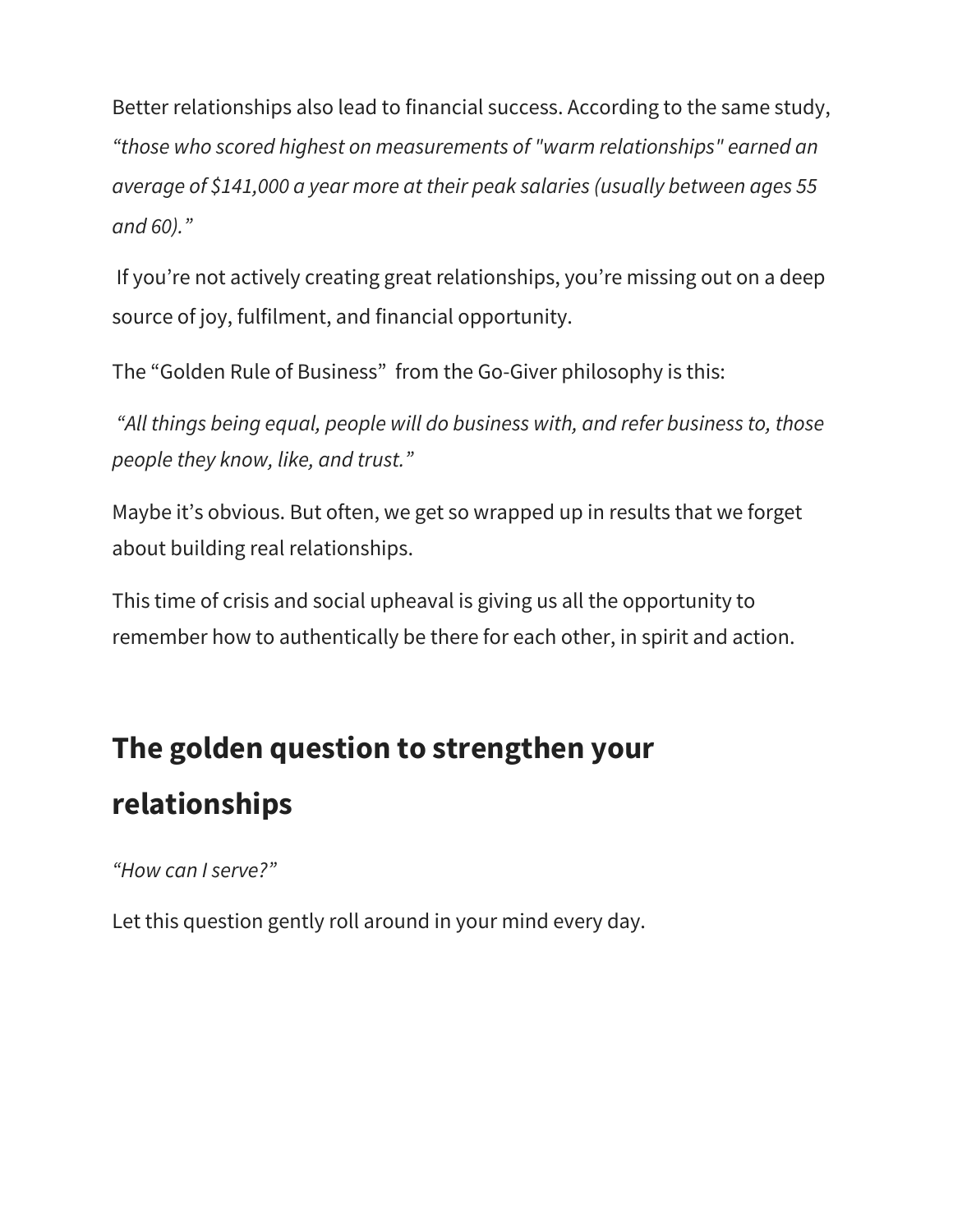Serving others takes your focus off fear and redirects you to use your strengths, skills, and experience. How and who you serve is squarely in your Circle of Influence.

In the classic book, The Go-Giver, the main character discovers that:

*"Shifting his focus from getting to giving (and, when we say 'giving' in this context we simply mean 'constantly and consistently providing value to others') is not only a more pleasant way to conduct business, it's actually much more financially profitable, as well."*

Even if you're not exactly sure yet how to serve in a time of crisis, just keep that question in your mind. Be [playful](https://www.samuelthomasdavies.com/the-kaizen-way/) about it and, before long, you'll start to see creative new ways you can add value.

In the meantime, embrace empathy and be truly [generous](https://thegogiver.com/movement/). Be connected with people. Send messages and emails. Call people. Join the Spirit [Drivers](https://www.spiritdrivers.com/) digital [forum](https://www.spiritdrivers.com/) with a friend. Ask [questions.](https://burg.com/10-feel-good-questions/) Check in.

Take a personal approach. Ask your family, friends, customers, and prospects how things are going and what they need. Be curious. Follow up.

Maybe you'll notice an opportunity you never saw before. Maybe you'll spark a new partnership or collaboration. Maybe you'll create a new way to serve.

Allow your vision to guide you. Serve from your heart.

### *Put information to action*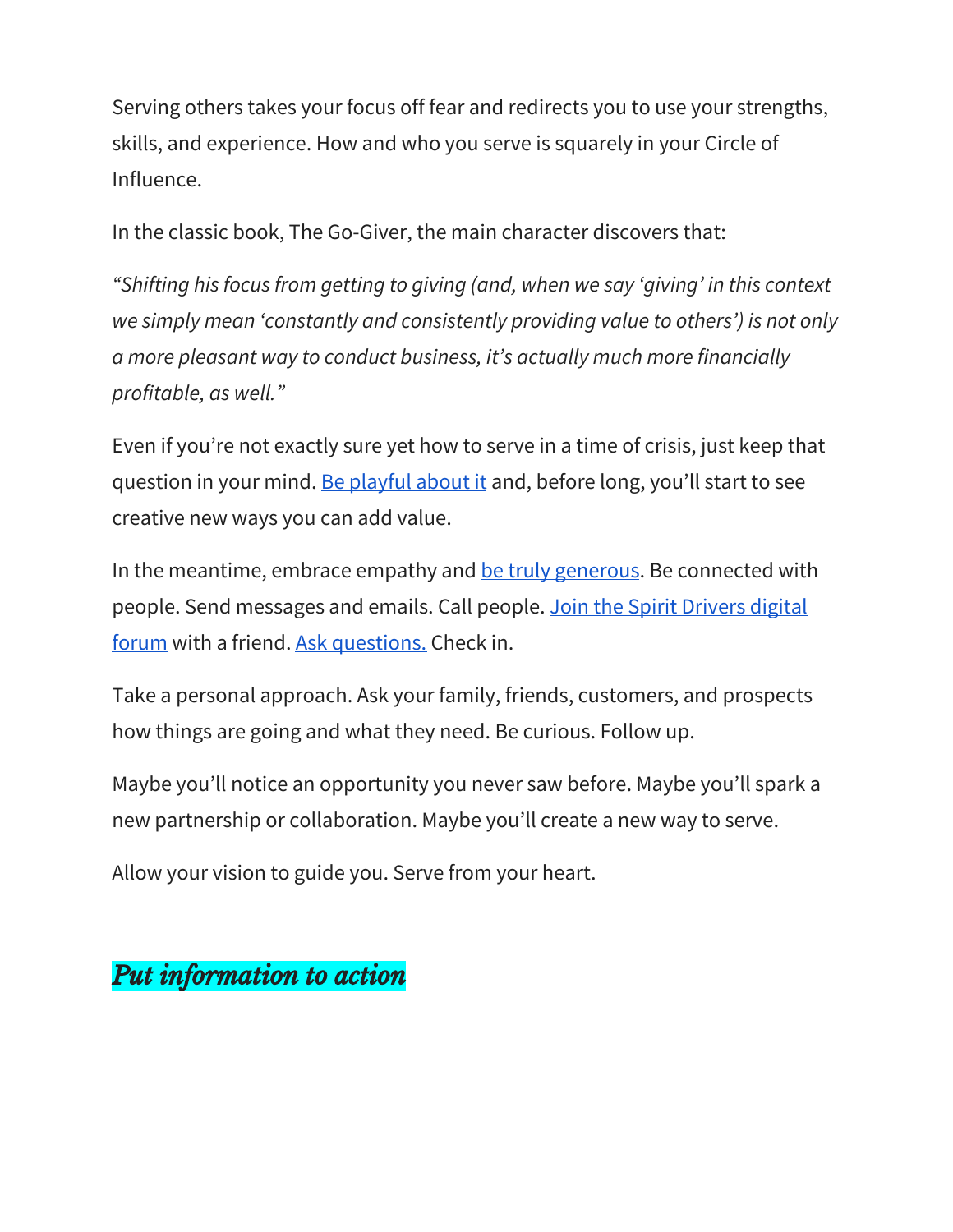*Reach out and serve your personal and customer communities.*

Make a list of your favorite customers, your favorite prospects, and your favorite people in general.

| <b>Customers</b> | <b>Prospects</b> | People |
|------------------|------------------|--------|
|                  |                  |        |
|                  |                  |        |
|                  |                  |        |
|                  |                  |        |
|                  |                  |        |
|                  |                  |        |
|                  |                  |        |
|                  |                  |        |
|                  |                  |        |
|                  |                  |        |

Take a look at this list of 30 people, and circle the first 5 that you feel comfortable reaching out to with something of value for them. It could be a simple note about how much you appreciate them, a video or article that will help them, or a creative new offering to serve them.